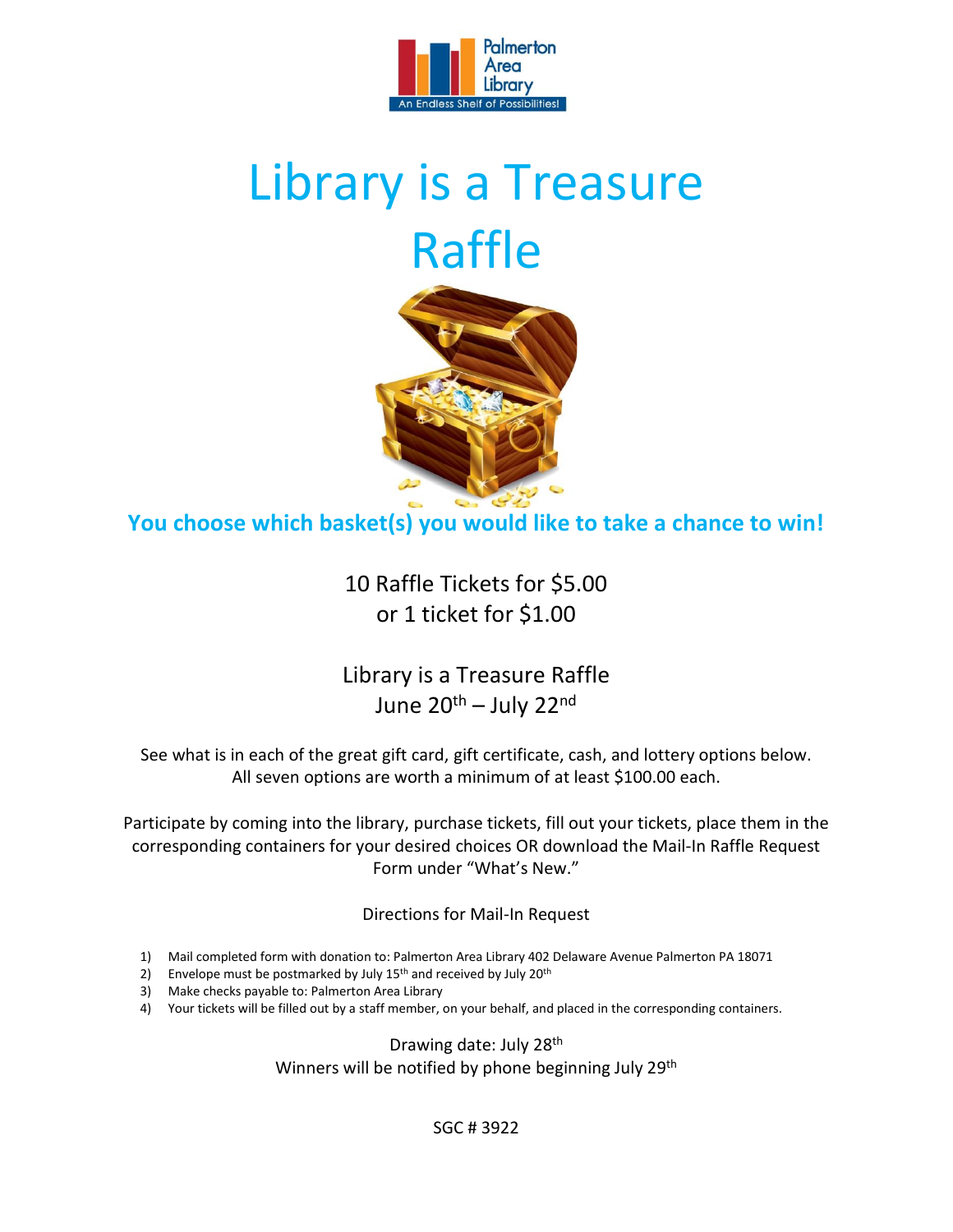#1 Good Eats



\$25 Covered Bridge Inn

\$25 Joey B's \*

\$25 Palmerton Hotel

\$25 One Ten Tavern

\$25 West End Saloon

Donors Anonymous Shea's Hardware \*Merchant



Barbosa Sewer and Drain George's P&H